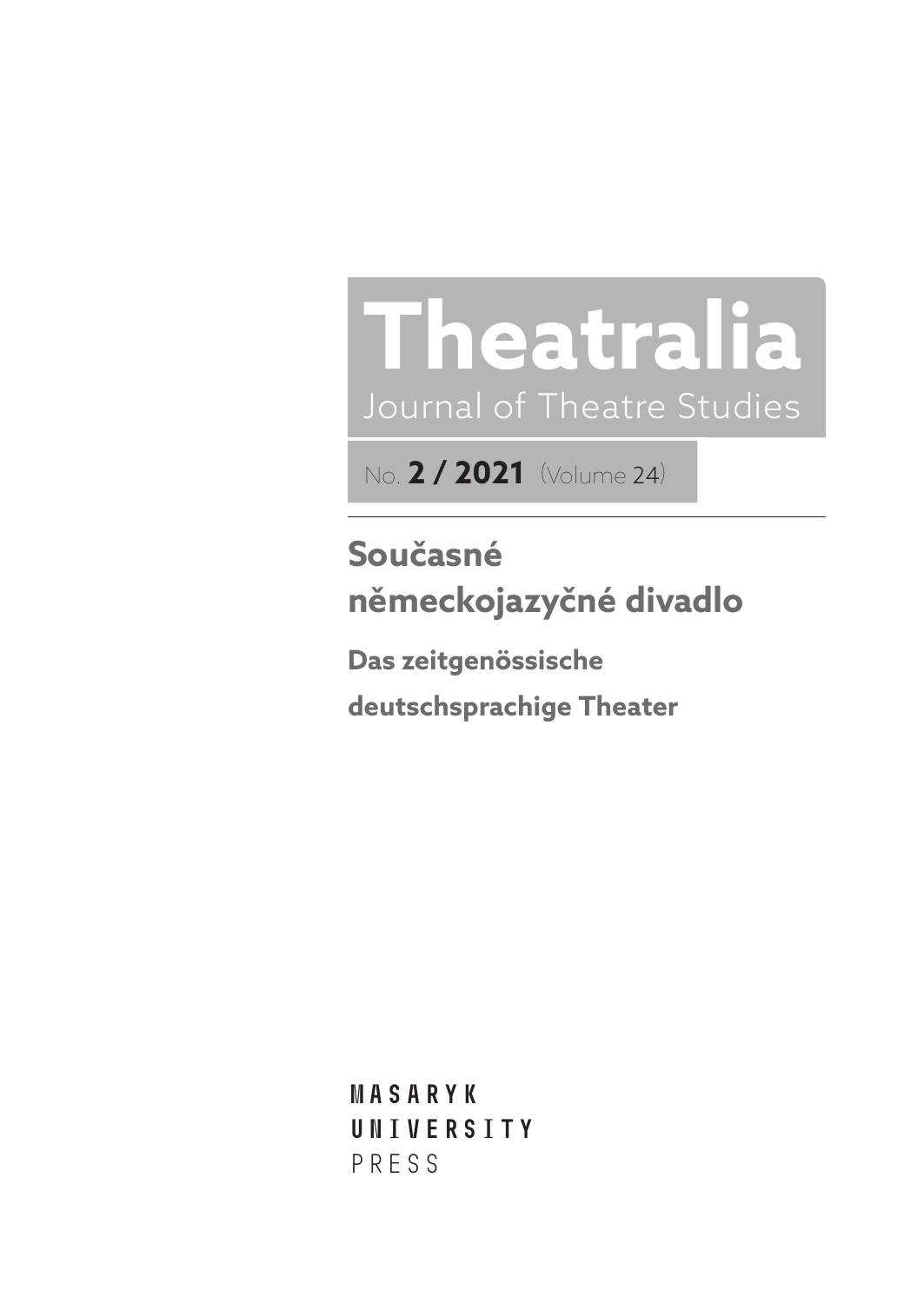# **Theatralia**

Revue současného myšlení o divadelní kultuře

Journal of Theatre Studies

Číslo 2 / 2021 / Ročník 24 (Issue 2 / 2021 / Volume 24)

Časopis je pokračováním Sborníku prací Filozofické fakulty brněnské univerzity, Řada teatrologická (Q). K vydání připravila Katedra divadelních studií Filozofické fakulty Masarykovy univerzity.

The journal continues in the tradition of the Studia minora Facultatis philosophicae Universitatis Brunensis. Series theatrologica (Q). Published by the Department of Theatre Studies, Faculty of Arts, Masaryk University, Brno, CZ.

**Vydává:** Masarykova univerzita, Žerotínovo nám. 9, 601 77 Brno, IČ 00216224. Časopis vychází dvakrát ročně, toto číslo vychází 15. října 2021. Časopis je evidován MK ČR pod č. E 18717.

**Published by** Masaryk University, Žerotínovo nám. 9, 601 77 Brno, Czech Republic, ID No. 00216224. Published twice a year. Issued on 15 Oct 2021. The journal is registered under No. E 18711 by the Ministry of Culture of the Czech Republic.

ISSN 1803-845X (print) ISSN 2336-4548 (online)

Časopis je zastoupen v ERIH PLUS, CEJSH (Central European Journal of Social Sciences and Humanities) a v databázi SCOPUS. The journal is registered in ERIH PLUS, CEJSH (Central European Journal of Social Sciences and Humanities) and SCOPUS.

**Výkonná redaktorka (Executive Editor):** Svitlana Shurma (Masaryk University, Brno, CZ)

**Adresa (Address):** Katedra divadelních studií Filozofické fakulty Masarykovy univerzity, Arna Nováka 1, 602 00 Brno, CZ **Editorka čísla (Issue Editor):** Iva Mikulová (Masaryk University, Brno, Institute of Czech Literature of the CAS, Praha, CZ) **Redakce (Editors):** Iva Mikulová, Svitlana Shurma

**Jazyková korektura německojazyčných textů (German Language Copy-Editor):** Andrea Eskisan

**Překlad abstraktů, klíčových slov a medailonků do angličtiny (Translation of abstracts, key words, and bio notes to English):** Klára Škrobánková

**Grafická úprava a návrh obálky (Graphic & Cover Design):** Pavel Křepela

**Tisk (Printed by):** Reprocentrum Blansko, s.r.o.

**Poznámka k obrazovému materiálu:** Obrazový materiál přetiskujeme se svolením nositelů autorských práv a majitelů originálů. Za udělená svolení k reprodukci srdečně děkujeme.

Na obálce použity fotografie editorky čísla a fotografie z její zde publikované studie. Autoři práv jsou uvedeni v textu. Publikováno se souhlasem.

**A note on the illustrations:** All illustrations are reproduced by permission. We are thankful for all kind permissions to reproduce images in this volume.

The photographs used for cover illustration either belong to the editor of the issue or were used in the editor's article. The copyright for the latter is indicated in the body of the article. Reproduced by permission.

Časopis lze zakoupit ve vybraných knihkupectvích nebo prostřednictvím Munishopu MU (Issues of the journal can be bought online at the Masaryk University Munishop):

https://munishop.muni.cz/obchod/casopisy/theatralia-1803-845x

Internetové stránky časopisu (Journal Web Page): http://www.phil.muni.cz/journals/theatralia